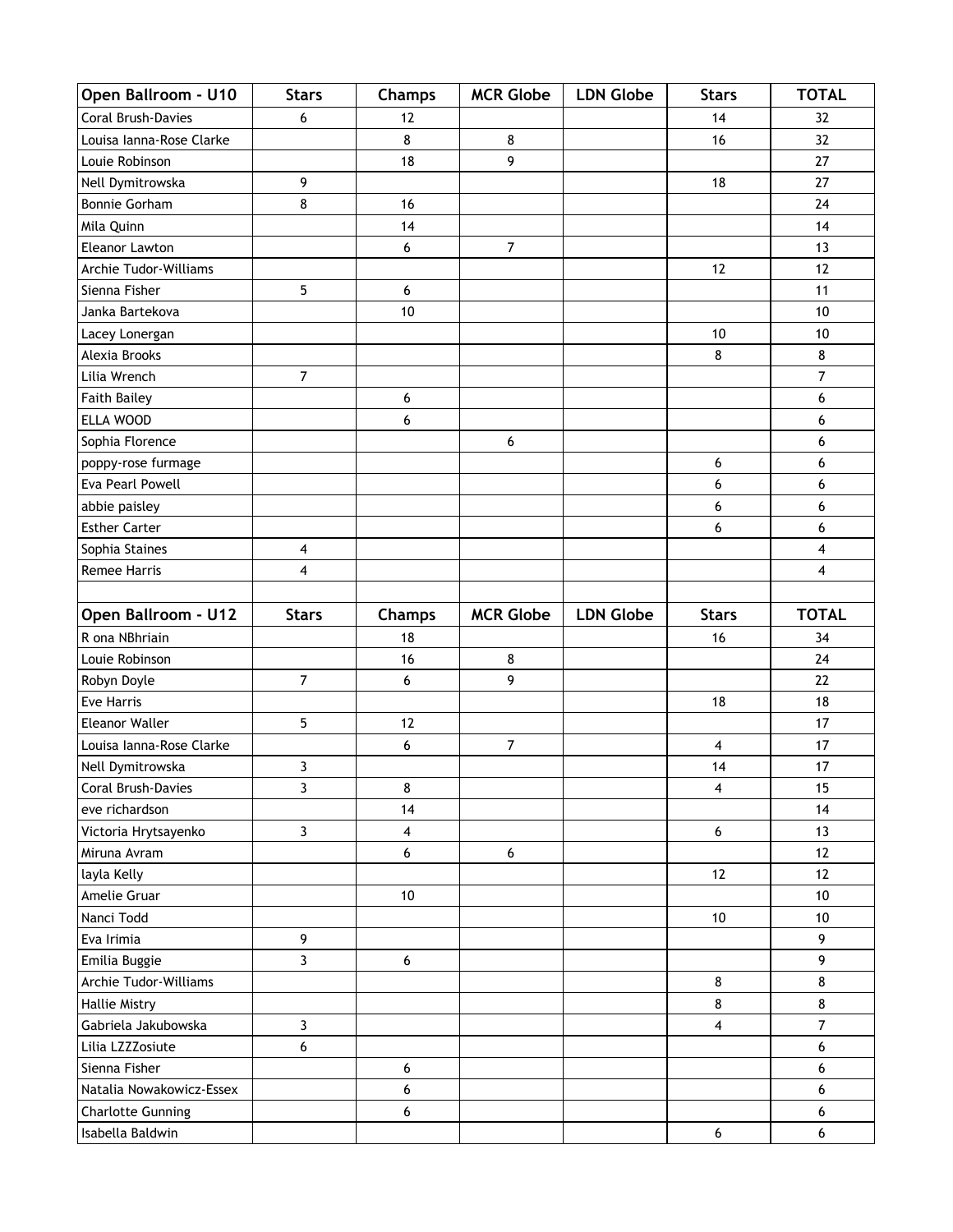| Ruby Byrne              |                         |                         |                  |                  | 6                | 6                                                  |
|-------------------------|-------------------------|-------------------------|------------------|------------------|------------------|----------------------------------------------------|
| Sophia Florence         |                         |                         | 5                |                  |                  | 5                                                  |
| ELLA WOOD               |                         | 4                       |                  |                  |                  | 4                                                  |
| Victoria Rosiak         |                         | 4                       |                  |                  |                  | $\overline{\mathbf{4}}$                            |
| Maja Kwolek             |                         | 4                       |                  |                  |                  | 4                                                  |
| Siena Upton             |                         | 4                       |                  |                  |                  | 4                                                  |
| Scarlett Hargreaves     |                         | 4                       |                  |                  |                  | 4                                                  |
| Ella Gunstone           |                         | 4                       |                  |                  |                  | 4                                                  |
| Gracie Smith-Thompson   |                         |                         |                  |                  | 4                | 4                                                  |
| Breya Groark            |                         |                         |                  |                  | 4                | 4                                                  |
| <b>Eva Pearl Powell</b> |                         |                         |                  |                  | $\overline{4}$   | 4                                                  |
| Olivia Bassett          |                         |                         |                  |                  | 4                | 4                                                  |
| abbie paisley           |                         |                         |                  |                  | 4                | 4                                                  |
| <b>Esther Carter</b>    |                         |                         |                  |                  | $\overline{4}$   | 4                                                  |
| Daisy Bettis            |                         |                         |                  |                  | 4                | 4                                                  |
| Sophia Smith            |                         |                         |                  |                  | 4                | 4                                                  |
| Alexia Brooks           |                         |                         |                  |                  | $\overline{4}$   | $\overline{\mathbf{4}}$                            |
| <b>Chanel Griffiths</b> |                         |                         |                  |                  | 4                | 4                                                  |
| Janka Bartekova         |                         |                         |                  |                  | 4                | 4                                                  |
| Jessica Andrei          |                         |                         |                  |                  | 4                | 4                                                  |
| Leah Falzon             | 3                       |                         |                  |                  |                  | 3                                                  |
| Erin Morley             | 3                       |                         |                  |                  |                  | 3                                                  |
| Ethan Ashworth          | $\overline{3}$          |                         |                  |                  |                  | 3                                                  |
|                         |                         |                         |                  |                  |                  |                                                    |
| Open Ballroom - U14     |                         |                         |                  |                  |                  |                                                    |
|                         | <b>Stars</b>            | <b>Champs</b>           | <b>MCR Globe</b> | <b>LDN Globe</b> | <b>Stars</b>     | <b>TOTAL</b>                                       |
| Hannah Bartholomew      |                         | 10                      |                  |                  | 16               | 26                                                 |
| Kinga Kurek             | 9                       | 16                      |                  |                  |                  | 25                                                 |
| Millie Rose Cross       |                         | 4                       | $\overline{7}$   |                  | 14               | 25                                                 |
| Abigail Care            | 7                       | 6                       | 9                |                  |                  | 22                                                 |
| Rhiannon Butler         | 6                       | 14                      |                  |                  |                  | 20                                                 |
| Auguste Kalenkeviciute  |                         | 18                      |                  |                  |                  | 18                                                 |
| Isabella Muggridge      |                         |                         |                  |                  | 18               | 18                                                 |
| Harriette Phillips      | 5                       | 4                       |                  |                  | 6                | 15                                                 |
| <b>Tilly Ellel</b>      |                         | 12                      |                  |                  |                  | 12                                                 |
| Lily Bennett            |                         | $\overline{\mathbf{4}}$ | 8                |                  |                  | 12                                                 |
| <b>Esmay Walters</b>    |                         |                         |                  |                  | 12               | 12                                                 |
| Martina Dainauskaite    |                         | 4                       |                  |                  | $6\,$            | 10                                                 |
| Isabelle Blowers        |                         |                         |                  |                  | $10\,$           | $10$                                               |
| Teigan Cottrell         | $\mathbf{3}$            |                         |                  |                  | 6                | 9                                                  |
| Katherine Healey        | 3                       |                         |                  |                  | 6                | 9                                                  |
| Erin Cadman             | 8                       |                         |                  |                  |                  | $\bf8$                                             |
| Molly Longson           |                         | 8                       |                  |                  |                  | $\bf 8$                                            |
| Isabel Milton           |                         | 6                       |                  |                  |                  | 6                                                  |
| William Brown           |                         | 6                       |                  |                  |                  | 6                                                  |
| Lily Pothecary          |                         | 6                       |                  |                  |                  | $\boldsymbol{6}$                                   |
| Rosie Walker            |                         |                         |                  |                  | $\boldsymbol{6}$ | $\boldsymbol{6}$                                   |
| Freya Davies            |                         |                         |                  |                  | 6                | 6                                                  |
| Evie<br>Isobel Rogers   | $\overline{\mathbf{4}}$ | $\overline{\mathbf{4}}$ |                  |                  |                  | $\overline{\mathbf{4}}$<br>$\overline{\mathbf{4}}$ |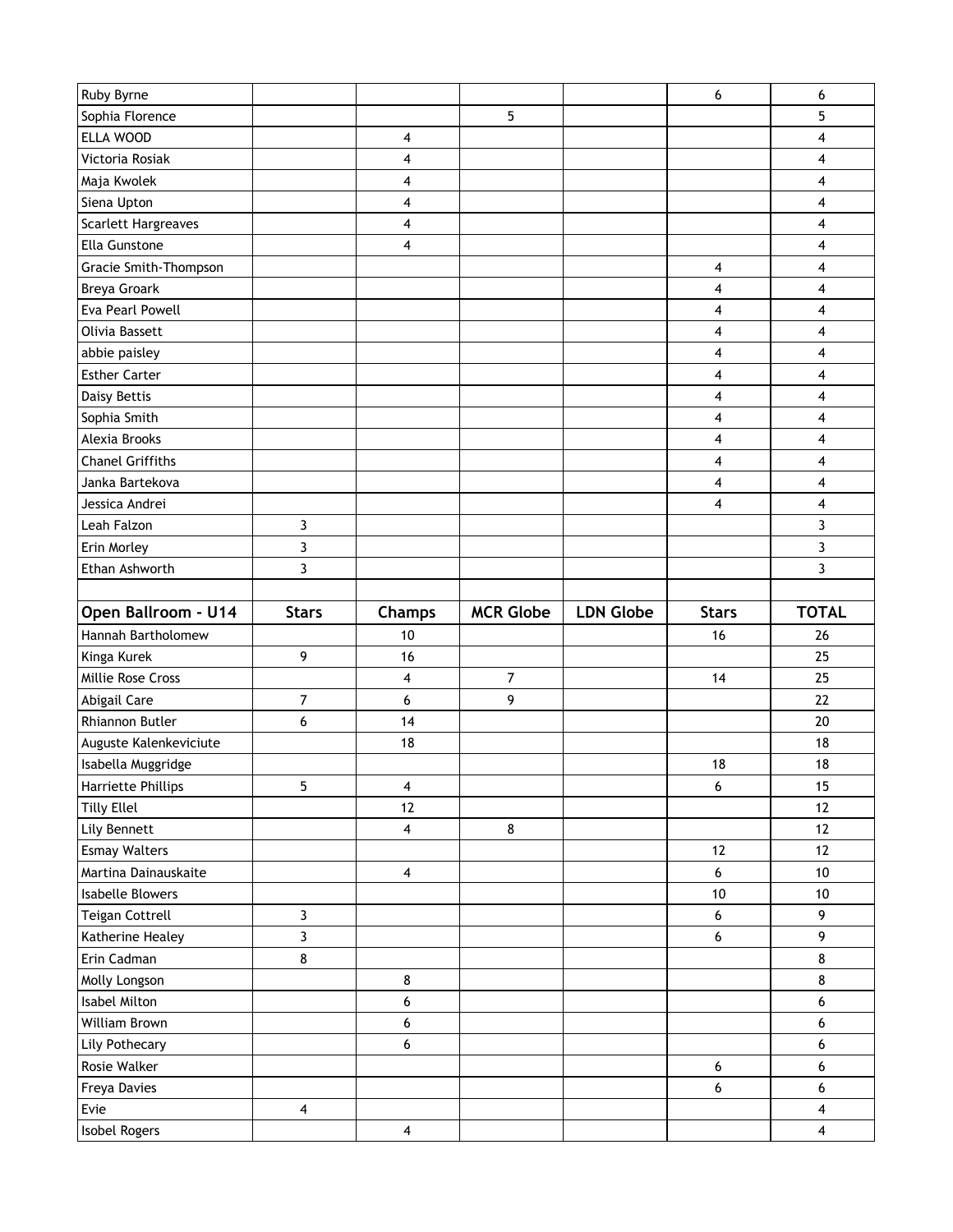| James Seale                   |                                | 4                       |                  |                  |                         | 4                         |
|-------------------------------|--------------------------------|-------------------------|------------------|------------------|-------------------------|---------------------------|
| Sophie macdonald              |                                | 4                       |                  |                  |                         | 4                         |
| Isabelle Allen                |                                | 4                       |                  |                  |                         | 4                         |
| Eleonora Kostileva            |                                | 4                       |                  |                  |                         | 4                         |
| EDEN BARBÉ                    |                                | 4                       |                  |                  |                         | 4                         |
| Ruby Spencer                  |                                | 4                       |                  |                  |                         | 4                         |
| Isabelle Edwards              |                                | 4                       |                  |                  |                         | 4                         |
| Audrey Pospai                 |                                | 4                       |                  |                  |                         | 4                         |
| Adrianna Pospai               |                                | 4                       |                  |                  |                         | 4                         |
| Autumn Hansford               |                                |                         |                  |                  | 4                       | 4                         |
| Ekaterina Rotar               |                                |                         |                  |                  | 4                       | 4                         |
| <b>Holly Russell</b>          |                                |                         |                  |                  | 4                       | 4                         |
| Nevaeh Flores-Nunez           |                                |                         |                  |                  | 4                       | 4                         |
| chloe turk                    |                                |                         |                  |                  | 4                       | 4                         |
| Ana Erika Tudor               |                                |                         |                  |                  | 4                       | 4                         |
| Ella Gunstone                 |                                |                         |                  |                  | 4                       | 4                         |
| Bracken Bishop-Clinton        |                                |                         |                  |                  | 4                       | 4                         |
| <b>Ellie Stainton</b>         |                                |                         |                  |                  | 4                       | 4                         |
| Poppy Moore                   |                                |                         |                  |                  | 4                       | 4                         |
| Grace McKenna                 |                                |                         |                  |                  | 4                       | 4                         |
| Emilia Buggie                 | 3                              |                         |                  |                  |                         | 3                         |
| Kiera Feldon                  | 3                              |                         |                  |                  |                         | 3                         |
| <b>Grace Brown</b>            | 3                              |                         |                  |                  |                         | 3                         |
|                               |                                |                         |                  |                  |                         |                           |
|                               |                                |                         |                  |                  |                         |                           |
| Open Ballroom - U16           | <b>Stars</b>                   | <b>Champs</b>           | <b>MCR Globe</b> | <b>LDN Globe</b> | <b>Stars</b>            | <b>TOTAL</b>              |
| Jessica Emmanouel             | 4                              |                         |                  |                  | 18                      | 22                        |
| <b>Bridget Tilley</b>         |                                | 18                      |                  |                  |                         | 18                        |
| Amber poulter                 | 6                              | 6                       |                  |                  | 6                       | 18                        |
| Seren Prydderch               |                                | 16                      |                  |                  |                         | 16                        |
| Abigail Care                  | $\mathbf{2}$                   | 6                       | 8                |                  |                         | 16                        |
| <b>Clarice Hartwell</b>       |                                | 4                       |                  |                  | 12                      | 16                        |
| Freya Hawley                  |                                |                         |                  |                  | 16                      | 16                        |
| Kinga Kurek                   | 5                              | $10$                    |                  |                  |                         | 15                        |
| Olivia Benson                 |                                | 14                      |                  |                  |                         | 14                        |
| Ayisha Dominey                |                                |                         |                  |                  | 14                      | 14                        |
| Faith Worden                  |                                | 12                      |                  |                  |                         | 12                        |
| Erin Williams                 |                                | 8                       |                  |                  | 4                       | 12                        |
| Katherine Healey              | $\mathbf{3}$                   | 4                       |                  |                  | 4                       | 11                        |
| Millie Rose Cross             |                                | $\overline{\mathbf{4}}$ | $\mathbf{3}$     |                  | 4                       | 11                        |
| Summer Rose-Denholme          |                                |                         | 4                |                  | 6                       | 10                        |
| Isabel Milton 3668            |                                |                         |                  |                  | $10$                    | 10                        |
| Tallulah Wilkinson            | 9                              |                         |                  |                  |                         | 9                         |
| Teigan Cottrell               | $\overline{3}$                 | $\boldsymbol{6}$        |                  |                  |                         | 9                         |
| Molly Longson                 |                                |                         | $\overline{9}$   |                  |                         | $\overline{9}$            |
| Isabelle Edwards              |                                |                         | 5                |                  | $\overline{\mathbf{4}}$ | 9                         |
| <b>Edward Farthing</b>        | $\bf8$                         |                         |                  |                  |                         | $\bf 8$                   |
| <b>Bailey Taylour</b>         |                                | 4                       |                  |                  | 4                       | $\bf 8$                   |
| <b>Heather Walker</b><br>Evie | $\mathbf{2}$<br>$\overline{7}$ |                         |                  |                  | 6                       | $\bf 8$<br>$\overline{7}$ |